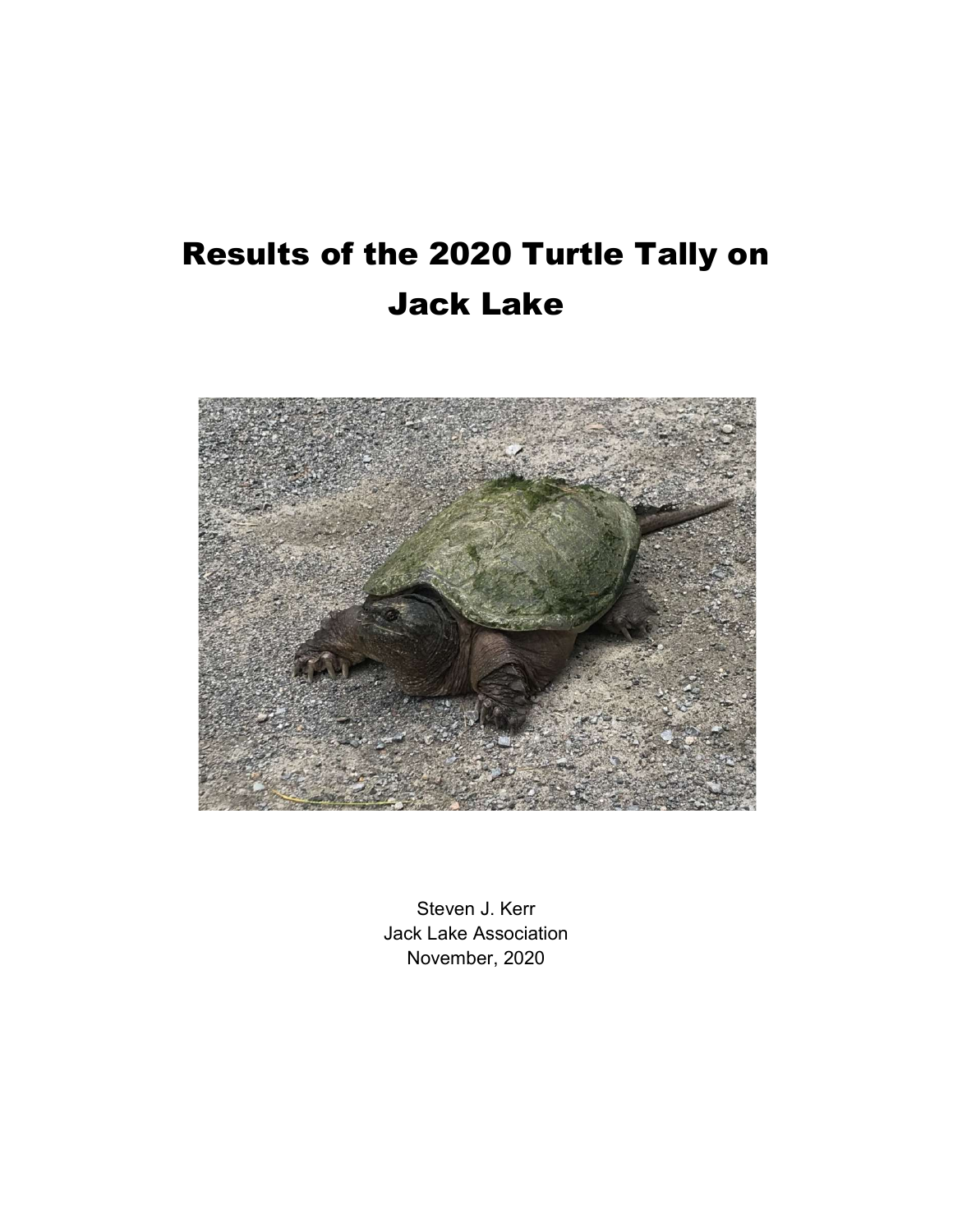#### Introduction

There are 8 species of turtle in Ontario. Six of these species are found in the Jack Lake watershed (Table 1). All six of these species have been designated as species at risk.

| <b>Species</b>                | <b>Provincial Designation</b> | <b>Federal Designation</b> |
|-------------------------------|-------------------------------|----------------------------|
| <b>Blandings Turtle</b>       | Threatened                    | Endangered                 |
| Eastern Musk Turtle           | Special Concern               | <b>Special Concern</b>     |
| <b>Midland Painted Turtle</b> | Not Listed                    | <b>Special Concern</b>     |
|                               | (Yet to be Assessed)          |                            |
| Northern Map Turtle           | Special Concern               | <b>Special Concern</b>     |
| <b>Snapping Turtle</b>        | <b>Special Concern</b>        | <b>Special Concern</b>     |
| <b>Spotted Turtle</b>         | Endangered                    | Endangered                 |

Table 1. Federal and provincial designation of turtles in Ontario.

The first turtle observations from Jack Lake were recorded in 1987 (Table 2). In 2014, a more concerted effort was initiated to collect more information on turtle distribution and abundance in the Jack Lake area (see Kerr 2016, 2017, 2018 and 2019).

Table 2. Turtle observations from the Jack Lake area, 1987- 2019.

| Year | # of<br><b>Participants</b> | <b>Blandings</b><br><b>Turtle</b> | <b>Eastern</b><br><b>Musk Turtle</b> | <b>Midland</b><br><b>Painted</b><br><b>Turtle</b> | Northern<br><b>Map Turtle</b> | <b>Snapping</b><br><b>Turtle</b> | <b>Spotted</b><br><b>Turtle</b> | <b>Unidentified</b> |
|------|-----------------------------|-----------------------------------|--------------------------------------|---------------------------------------------------|-------------------------------|----------------------------------|---------------------------------|---------------------|
| 1987 |                             |                                   |                                      |                                                   |                               |                                  |                                 |                     |
| 1988 |                             |                                   |                                      |                                                   |                               |                                  |                                 |                     |
| 1994 |                             |                                   |                                      |                                                   |                               |                                  |                                 |                     |
| 1999 |                             |                                   |                                      |                                                   |                               |                                  |                                 |                     |
| 2007 |                             |                                   |                                      |                                                   |                               |                                  |                                 |                     |
| 2008 |                             |                                   |                                      |                                                   |                               |                                  |                                 |                     |
| 2009 |                             |                                   |                                      |                                                   |                               |                                  |                                 |                     |
| 2010 |                             |                                   |                                      |                                                   |                               |                                  |                                 |                     |
| 2011 |                             |                                   |                                      |                                                   |                               |                                  |                                 |                     |
| 2012 |                             |                                   |                                      |                                                   |                               |                                  |                                 |                     |
| 2013 |                             |                                   |                                      |                                                   |                               |                                  |                                 |                     |
| 2014 | 5                           |                                   |                                      | 32                                                |                               | 12                               |                                 |                     |
| 2015 | 6                           |                                   |                                      | 58                                                |                               | 20                               |                                 |                     |
| 2016 | 17                          |                                   |                                      | 14                                                |                               | 16                               |                                 |                     |
| 2017 | 31                          |                                   |                                      | 60                                                |                               | 21                               |                                 |                     |
| 2018 | 33                          |                                   |                                      | 43                                                |                               | 34                               |                                 |                     |
| 2019 | 30                          |                                   |                                      | 51                                                |                               | 17                               |                                 |                     |

#### Number of Specimens Observed and Reported

#### 2020 Turtle Observations

A total of 70 individual turtles were reported during the 2020 season. The majority of turtle observations occurred during the nesting period in May and June (Table 3).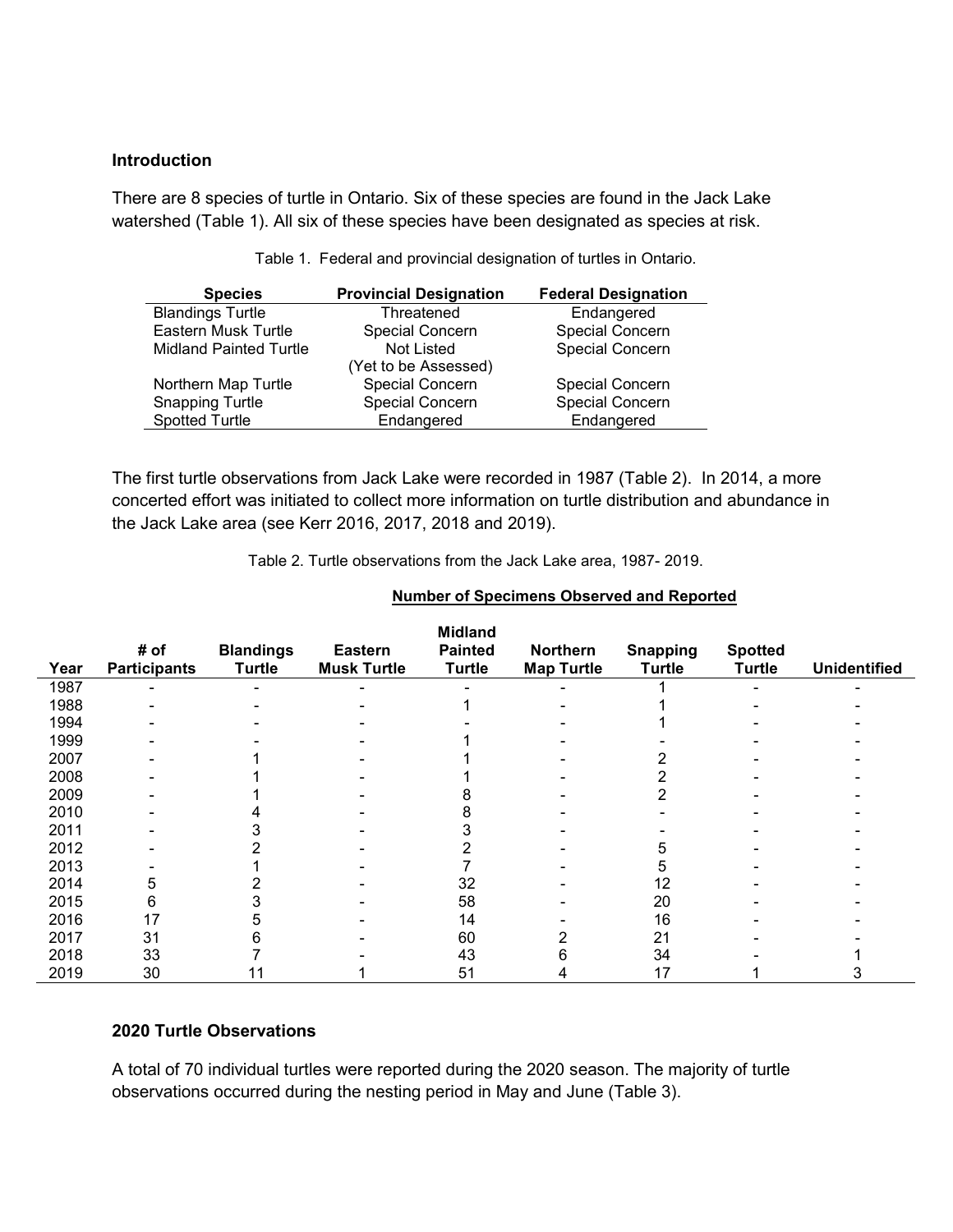|                               |       |     |      |      |               | September-     |       |
|-------------------------------|-------|-----|------|------|---------------|----------------|-------|
| <b>Turtle Species</b>         | April | Mav | June | July | <b>August</b> | <b>October</b> | Total |
| <b>Blandings Turtle</b>       |       |     |      |      |               |                |       |
| Eastern Musk Turtle           |       |     |      |      |               |                |       |
| <b>Midland Painted Turtle</b> |       | 23  | 19   |      |               |                | 48    |
| Northern Map Turtle           |       |     |      |      |               |                |       |
| <b>Snapping Turtle</b>        |       |     |      |      |               |                | 13    |
| <b>Spotted Turtle</b>         |       |     |      |      |               |                |       |
| <b>Unknown</b>                |       |     |      |      |               |                |       |
| 2020 Summary                  |       |     | о,   |      |               |                |       |

Table 3. Temporal distribution of 2020 turtle observations from the Jack Lake watershed.

The first turtle observation was reported on April 25. Perhaps one of the most significant observations in 2020 was a report of 18 midland painted turtles basking in the Centre Bay area on May 3. At least ten turtles were reportedly moved off a road in 2020.

Table 4. Highlights of the 2020 Jack Lake Turtle Tally.

| 2020 Summary                  |    |
|-------------------------------|----|
| Unknown                       | 1  |
| <b>Spotted Turtle</b>         | O  |
| <b>Snapping Turtle</b>        | 13 |
| Northern Map Turtle           | 3  |
| Midland Painted Turtle        | 48 |
| <b>Eastern Musk Turtle</b>    | 1  |
| <b>Blandings Turtle</b>       | 4  |
| Number of Turtles Observed    |    |
|                               |    |
| <b>Number of Participants</b> | 20 |

# Acknowledgements

This program would not be possible without the contributions of many enthusiastic volunteers who included (listed alphabetically): Daryl Aitken, Shelli Baltman, Heather Bee, Gerald Blackstock, Karen Burleigh-Kerr, Paul Campbell, Tim Cork, Ruth Davenport, Mary Derks, Ralph Dunham, Todd Hill, Mike Jensen, Rob Johnson, Allan Kerr, Steven Kerr, Alex Kostiw, Selena Leger, Mario Loeb, Kristy Maguire, and Sam McKenzie,

# **References**

Kerr, S. J. 2016. Turtle observations from the Jack Lake watershed, 2014-2016. Report prepared for the Jack Lake Association. Apsley, Ontario. 2 p. + appendices. https://www.jackslakeassociation.ca/assets/conserve/2014- 2016%20Turtle%20Observations%20in%20the%20Jack%20Lake%20Area%20%28Final%29.pdf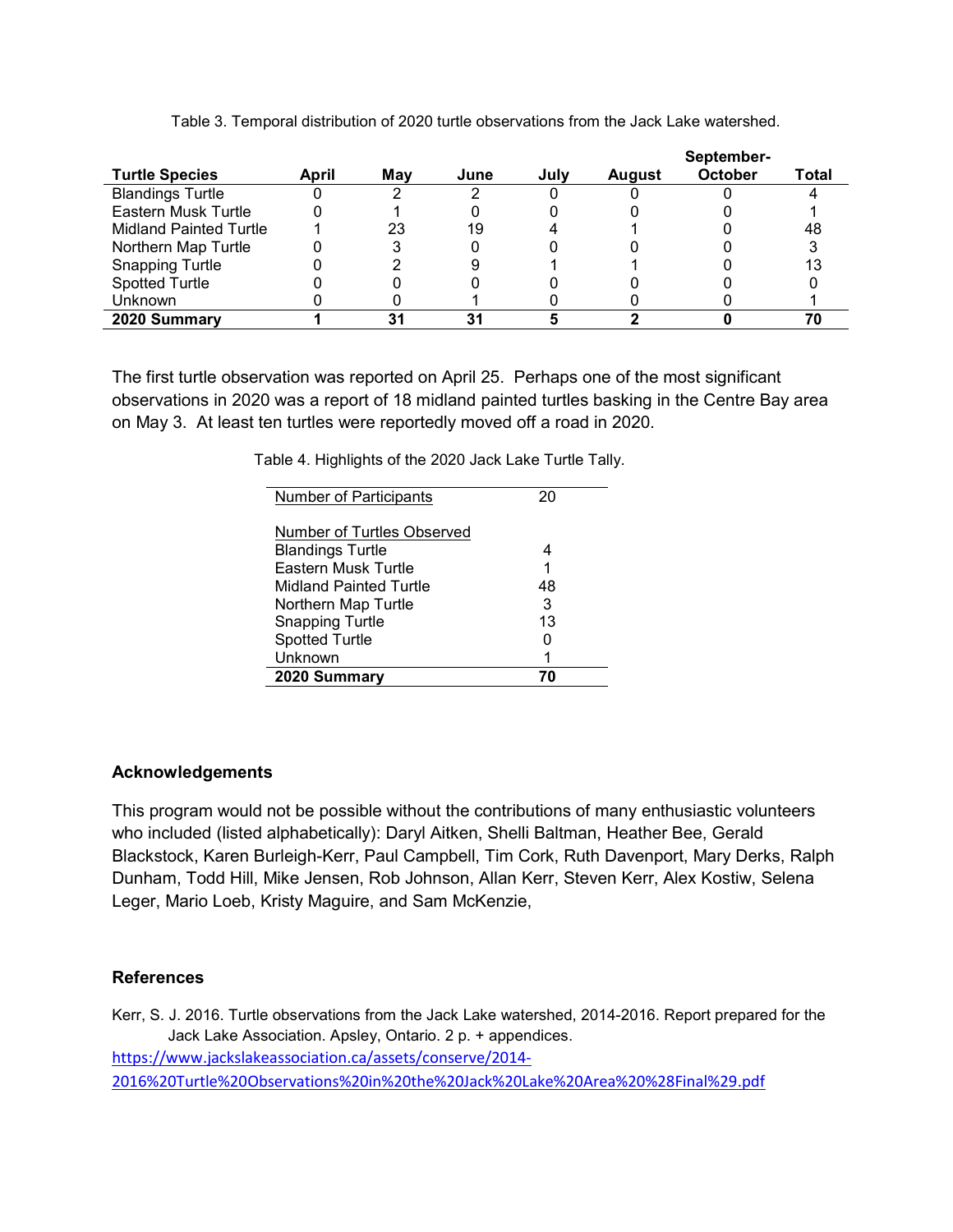Kerr, S. J. 2017. 2017 turtle observations in the Jack Lake watershed. Report prepared for the Jack Lake Association. Apsley, Ontario. 4 p. + appendices.

https://www.jackslakeassociation.ca/assets/key%20Documents/2017%20Turtle%20Observations%20in %20the%20Jack%20Lake%20Watershed.pdf

Kerr, S. J. 2018. 2018 turtle observations from the Jack Lake watershed. Report prepared for the Jack Lake Association. Apsley, Ontario. 3 p. + appendices.

https://www.jackslakeassociation.ca/assets/key%20Documents/2018%20Turtle%20Observations%20fro m%20the%20Jack%20Lake%20Watershed.pdf

Kerr, S. J. 2019. 2019 turtle observations from the Jack Lake area. Report prepared for the Jack Lake Association. Apsley, Ontario. 3 p. + appendices.

https://www.jackslakeassociation.ca/assets/key%20Documents/2019%20Turtle%20Observations%20fro m%20the%20Jack%20Lake%20Watershed.pdf

# **Websites**

https://ontarioturtle.ca/

https://cottagelife.com/outdoors/how-to-identify-ontarios-8-species-of-turtles/

https://animals.mom.me/kinds-turtles-live-canada-10423.html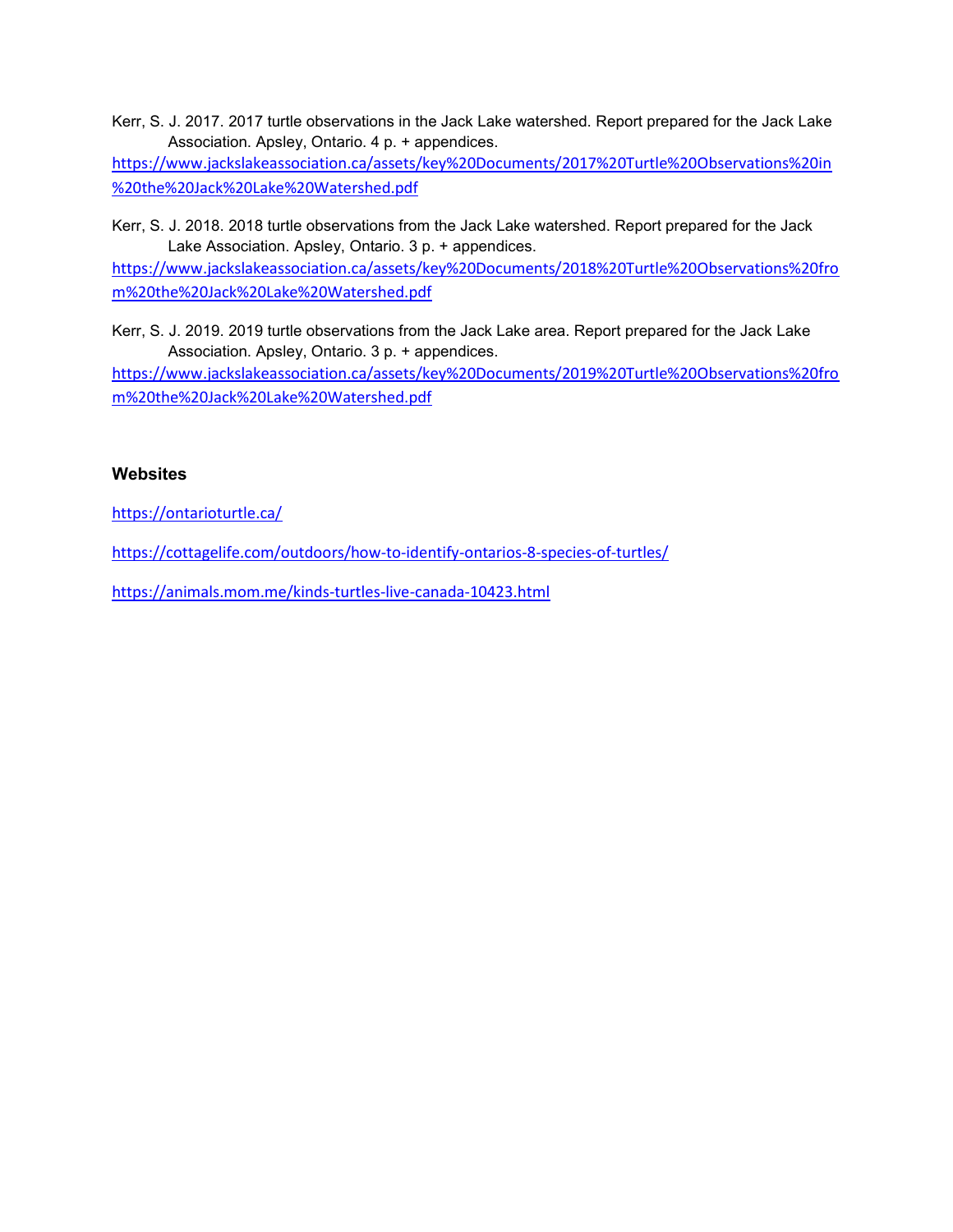| <b>Date</b> | <b>Turtle Species</b>            | Observer(s)           | <b>Site/Location</b>           | <b>Details</b>                                                                                                 |
|-------------|----------------------------------|-----------------------|--------------------------------|----------------------------------------------------------------------------------------------------------------|
| April 25    | <b>Midland Painted</b><br>Turtle | Ruth Davenport        | End of East Bay                | Turtle basking on a log.<br>Photo taken.                                                                       |
| May 3       | <b>Midland Painted</b><br>Turtle | Ralph Dunham          | Pond off Centre<br>Bay         | Eighteen turtles<br>observed basking on<br>logs.<br>Photos taken.                                              |
| May 11      | <b>Blandings</b><br>Turtle       | <b>Alex Kostiw</b>    | Jack Lake Road                 | Turtle was moved off<br>the road.                                                                              |
| May 15      | Eastern Musk<br>Turtle           | <b>Todd Hill</b>      | <b>Hwy 28</b><br>(near Apsley) | Approximately ten<br>inches in length.                                                                         |
| Mid May     | Snapping<br>Turtle               | <b>Alex Kostiw</b>    | Jack Lake Road                 | Turtle was moved off<br>the road.                                                                              |
| May 16      | <b>Snapping Turtle</b>           | Rob Johnson           | Dam at the outlet              | Photos taken.                                                                                                  |
| May 17      | <b>Midland Painted</b><br>Turtle | Ruth Davenport        | Griggs Island                  | Four turtles on a log.<br>Photos taken.                                                                        |
| May 17      | Northern Map<br>Turtle           | <b>Ruth Davenport</b> | Griggs Island                  | Two turtles on a log.<br>Photo taken.                                                                          |
| May 18      | <b>Blandings Turtle</b>          | Sam McKenzie          | McCoy Road<br>(near Hwy 504)   | Photos taken.                                                                                                  |
| May 23      | Northern Map<br>Turtle           | <b>Ruth Davenport</b> | Sharpe's Bay                   | Photo taken.                                                                                                   |
| Late May    | <b>Midland Painted</b><br>Turtle | <b>Tim Cork</b>       | Centre Bay (west)              | One ten inch long turtle<br>on the driveway.                                                                   |
| Early June  | <b>Midland Painted</b><br>Turtle | <b>Tim Cork</b>       | <b>FR89</b>                    | One six inch turtle<br>moved off the road.<br>One eight inch turtle<br>moved off the road<br>(different site). |
| June 9      | <b>Blandings Turtle</b>          | <b>Mary Derks</b>     | Sheeps Island                  | Turtle laid eggs on lawn<br>in the morning.                                                                    |
| June 9      | <b>Midland Painted</b><br>Turtle | <b>Ruth Davenport</b> | McCoy Road                     | Approximately 4 inches<br>in length.                                                                           |
| June 9      | <b>Midland Painted</b><br>Turtle | <b>Heather Bee</b>    | <b>Jack Lake Road</b>          | Turtle was moved off<br>the road.                                                                              |
| June 9      | <b>Midland Painted</b><br>Turtle | <b>Heather Bee</b>    | <b>FR50</b>                    | Two turtles observed.                                                                                          |

# Appendix 1. Individual turtle observations recorded in the Jack Lake area during 2020.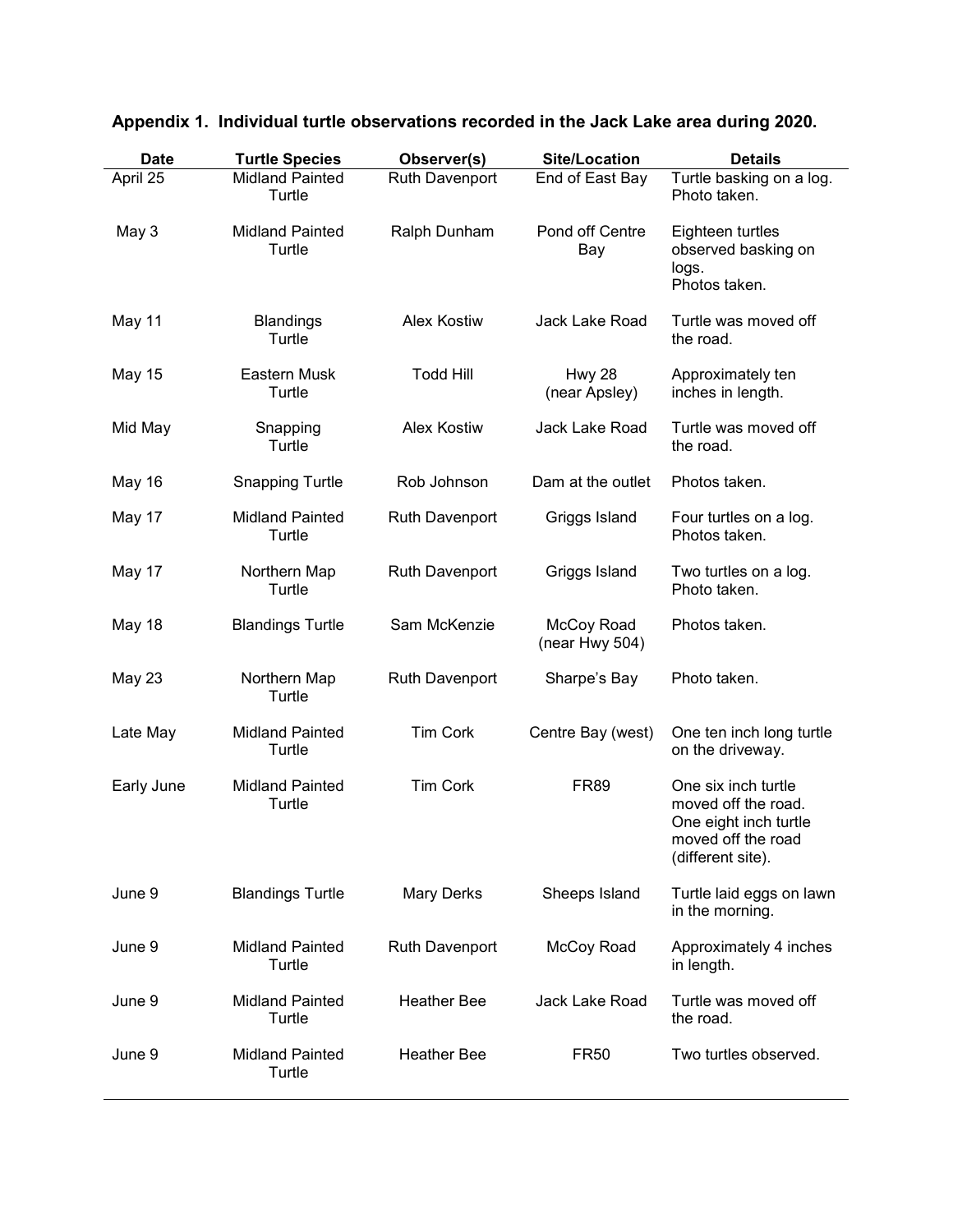| <b>Date</b> | <b>Turtle Species</b>            | Observer(s)              | <b>Site/Location</b>                        | <b>Details</b>                                                                                 |
|-------------|----------------------------------|--------------------------|---------------------------------------------|------------------------------------------------------------------------------------------------|
| June 9      | <b>Midland Painted</b><br>Turtle | <b>Heather Bee</b>       | <b>Hatton Bay</b><br>wetland                |                                                                                                |
| June 11     | <b>Snapping Turtle</b>           | <b>Kristy Maguire</b>    | Not reported                                | Turtle was in the water.<br>Photo taken.                                                       |
| June 11     | <b>Midland Painted</b><br>Turtle | <b>Kristy Maguirre</b>   | McCoy Road<br>(FR85A)                       |                                                                                                |
| June 11     | <b>Midland Painted</b><br>Turtle | <b>Kristy Maguire</b>    | McCoy Road<br>(FR85)                        |                                                                                                |
| June 11     | <b>Snapping Turtle</b>           | <b>Kristy Maguire</b>    | McCoy Road<br>(FR85)                        |                                                                                                |
| June 12     | <b>Midland Painted</b><br>Turtle | <b>Kristy Maguire</b>    | Not reported                                | Photo taken.                                                                                   |
| June 12     | <b>Snapping Turtle</b>           | <b>Kristy Maguire</b>    | Not reported                                | Photo taken.                                                                                   |
| June 14     | <b>Blandings Turtle</b>          | Karen and Steven<br>Kerr | McCoy Road<br>(near Hwy 504)                | Large specimen was<br>moved off the road.                                                      |
| June 14     | <b>Midland Painted</b><br>Turtle | <b>Gerald Blackstock</b> | <b>FR50</b>                                 | Photo taken.                                                                                   |
| June 14     | <b>Midland Painted</b><br>Turtle | <b>Tim Cork</b>          | Centre Bay (west)                           | Turtle was observed<br>laying eggs on the<br>driveway.<br>Approximately 6 inches<br>in length. |
| Mid June    | <b>Midland Painted</b><br>Turtle | <b>Tim Cork</b>          | <b>FR89</b>                                 | Two nine inch long<br>turtles moved off the<br>road (at different sites)                       |
| Mid June    | <b>Midland Painted</b><br>Turtle | <b>Tim Cork</b>          | Centre Bay (west)                           | One eight inch turtle<br>observed in the water<br>off the dock.                                |
| June 17     | <b>Snapping Turtle</b>           | Shelli Baltman           | Jack Lake Road<br>(near Jack Lake<br>Lodge) | Turtle was laying eggs.<br>Photo taken.                                                        |
| June 17     | <b>Snapping Turtle</b>           | Mary Derks               | Sheeps Bay                                  | Turtle was laying eggs.<br>Photo taken.                                                        |
| June 18     | <b>Midland Painted</b><br>Turtle | <b>Tim Cork</b>          | Small bay at the<br><b>Narrows</b>          | Approximately eight<br>inches in length.                                                       |